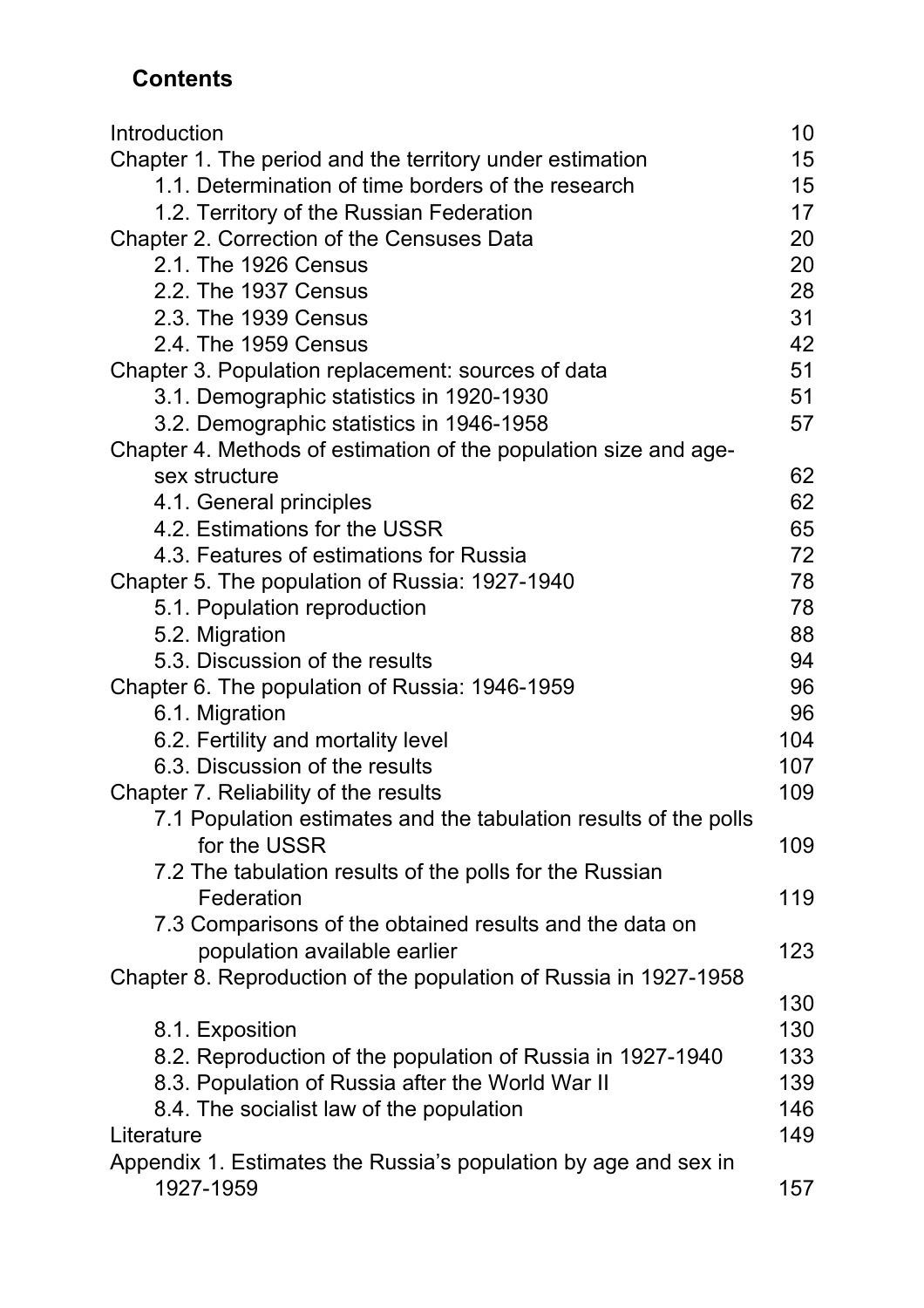| Appendix 2. Estimates of the number of births and deaths in             |     |
|-------------------------------------------------------------------------|-----|
| Russia by sex in 1927-1959 and evaluation of under                      |     |
| registration                                                            | 161 |
| Appendix 3. Estimates of main indicators of the Russia's                |     |
| population dynamics in 1927-1959                                        | 164 |
| Appendix 4. Estimates of age specific fertility rate in 1927-1959       | 166 |
| Appendix 5. Estimates of age-sex specific mortality rates in 1927-      |     |
| 1959                                                                    | 167 |
| Appendix 6. Age specific fertility rate according to the 1960 Fertility |     |
| Survey data                                                             | 171 |
| Appendix 7. The number of deaths in Russia by age and sex in            |     |
| 1935-1958                                                               | 173 |
| Appendix 8. The number of arrivals to and departures from urban         |     |
| area of the Russian Federation and other republics in 1946-             |     |
| 1958                                                                    | 177 |
| Appendix 9. Distribution of arrivals to and departures from urban       |     |
|                                                                         | 178 |
| <b>Historical abbreviations</b>                                         | 182 |
| area of Russia by age and sex in 1946-1958                              |     |

## **List of Tables**

| Table 2.1. Estimates of underregistration of the number of children<br>younger 3 in the 1926 Census on the base of comparison with |    |
|------------------------------------------------------------------------------------------------------------------------------------|----|
| the number of new-born (European part of Russia)                                                                                   |    |
|                                                                                                                                    | 25 |
| Table 2.2. Population of Russia by the 1926 Census data                                                                            | 27 |
| Table 2.3. Correction of the Russia's population size according the                                                                |    |
| 1937 Census data                                                                                                                   | 30 |
| Table 2.4. Comparisons of the results of filling and tabulation of                                                                 |    |
| control forms in the 1939 and 1959 Censuses                                                                                        | 35 |
| Table 2.5. Population size enumerated by the NKVD in the 1939                                                                      |    |
| Census                                                                                                                             | 39 |
| Table 2.6. Population of Russia by the 1939 Census data                                                                            | 41 |
| Table 2.7. Number of men per 1000 women in the same age by                                                                         |    |
|                                                                                                                                    |    |
| cohorts according the 1959, 1970 and 1979 Censuses data in                                                                         |    |
| <b>Russia</b>                                                                                                                      | 44 |
| Table 2.8. Sex ratio at ages 17-23 in selected regions of Russia                                                                   |    |
| according to the 1959 Census data (number of men per 100                                                                           |    |
| women at the same age)                                                                                                             | 46 |
| Table 2.9. Variants of estimations of completeness of new-born                                                                     |    |
| registration in Russia on the base of back projection starting                                                                     |    |
| at the 1959 Census data                                                                                                            | 48 |
| Table 2.10. Population of Russia by the 1959 Census data                                                                           | 50 |
|                                                                                                                                    |    |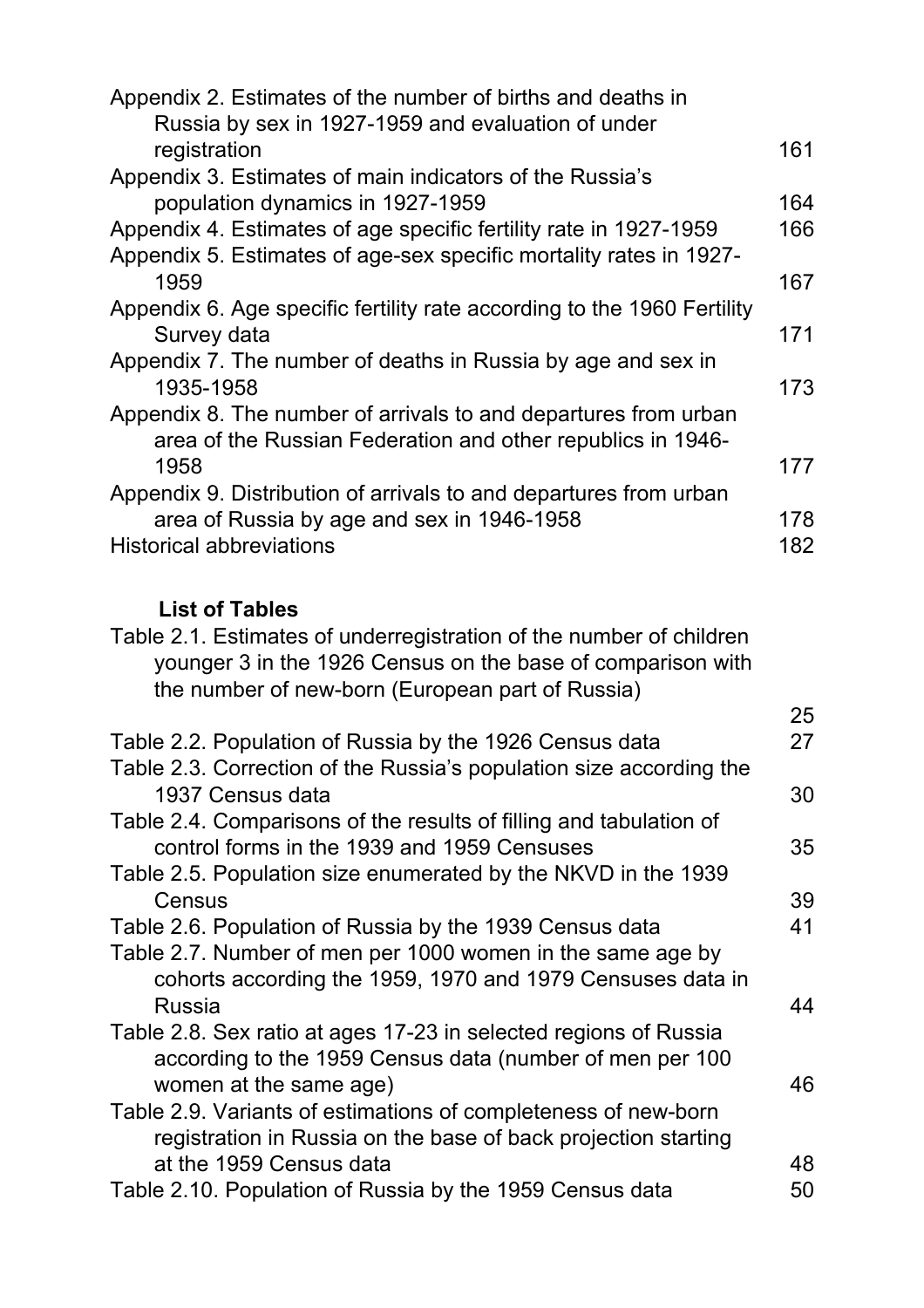| Table 3.1. Dercentage of population in the territories with birth and<br>death registration system (within the boundaries before |     |
|----------------------------------------------------------------------------------------------------------------------------------|-----|
| September 17, 1939)                                                                                                              | 54  |
| Table 3.2. Main vital statistics indicators for Russia in 1927-1940                                                              | 56  |
| Table 3.3. Main vital statistics indicators for Russia in 1946-1958                                                              | 58  |
| Table 3.4. Completeness of vital statistics data in the Russian                                                                  |     |
| Federation in 1949-1957. Percentage of births and deaths                                                                         |     |
| underregistration                                                                                                                | 61  |
| Table 5.1. Mortality in the regions of Russia in 1932-1934                                                                       | 81  |
| Table 5.2. Estimate of the Russia's population size in 1927 and                                                                  |     |
| 1937 on the base of back projection starting at the 1939                                                                         |     |
| Census data conditioned the absence of external migration at                                                                     |     |
| various hypothesizes on the levels of birth and death                                                                            |     |
| underregistration                                                                                                                | 87  |
| Table 5.3. Estimates of the number of new-born at various                                                                        |     |
| hypothesizes on the levels of deaths underregistration                                                                           | 88  |
| Table 5.4. Total size of selected nationalities in Russia by the                                                                 |     |
| census data                                                                                                                      | 91  |
| Table 5.5. Main results of the Russia's population estimations in                                                                |     |
| 1927-1941                                                                                                                        | 94  |
| Table 5.6. Comparison of the results of estimations with the                                                                     |     |
| TsUNKhU calculations done in the period before WW II                                                                             | 95  |
| Table 6.1. Migration flows considered in Russia's population                                                                     |     |
| estimation (number of migrants in period 1946-1958 by                                                                            |     |
| statistical data)                                                                                                                | 96  |
|                                                                                                                                  |     |
| Table 6.2. Results of calculations of the number of migrants                                                                     | 99  |
| between Russia and other Soviet republics                                                                                        |     |
| Table 6.4. Main results of the Russia's population estimations in                                                                |     |
| 1946-1959                                                                                                                        | 107 |
| Table 6.5. Comparisons of the results of estimations with the                                                                    |     |
| TsUNKhU calculations for 1950-1958                                                                                               | 108 |
| Table 6.6. Comparisons of the results of estimations with the                                                                    |     |
| TsUNKhU calculations done in the period before the 1959                                                                          |     |
| Census                                                                                                                           | 108 |
| Table 7.1. Comparison of the results of estimation of the age-sex                                                                |     |
| structure of the USSR population and tabulation of the lists of                                                                  |     |
| voters of election to Supreme Soviets of the USSR, to                                                                            |     |
| Supreme Soviets of the republics and to local soviets                                                                            | 111 |
| Table 7.2. Comparison of the total number of voters, declared by                                                                 |     |
| the Central electoral commission with the results of tabulation                                                                  |     |
| of the electoral lists                                                                                                           | 115 |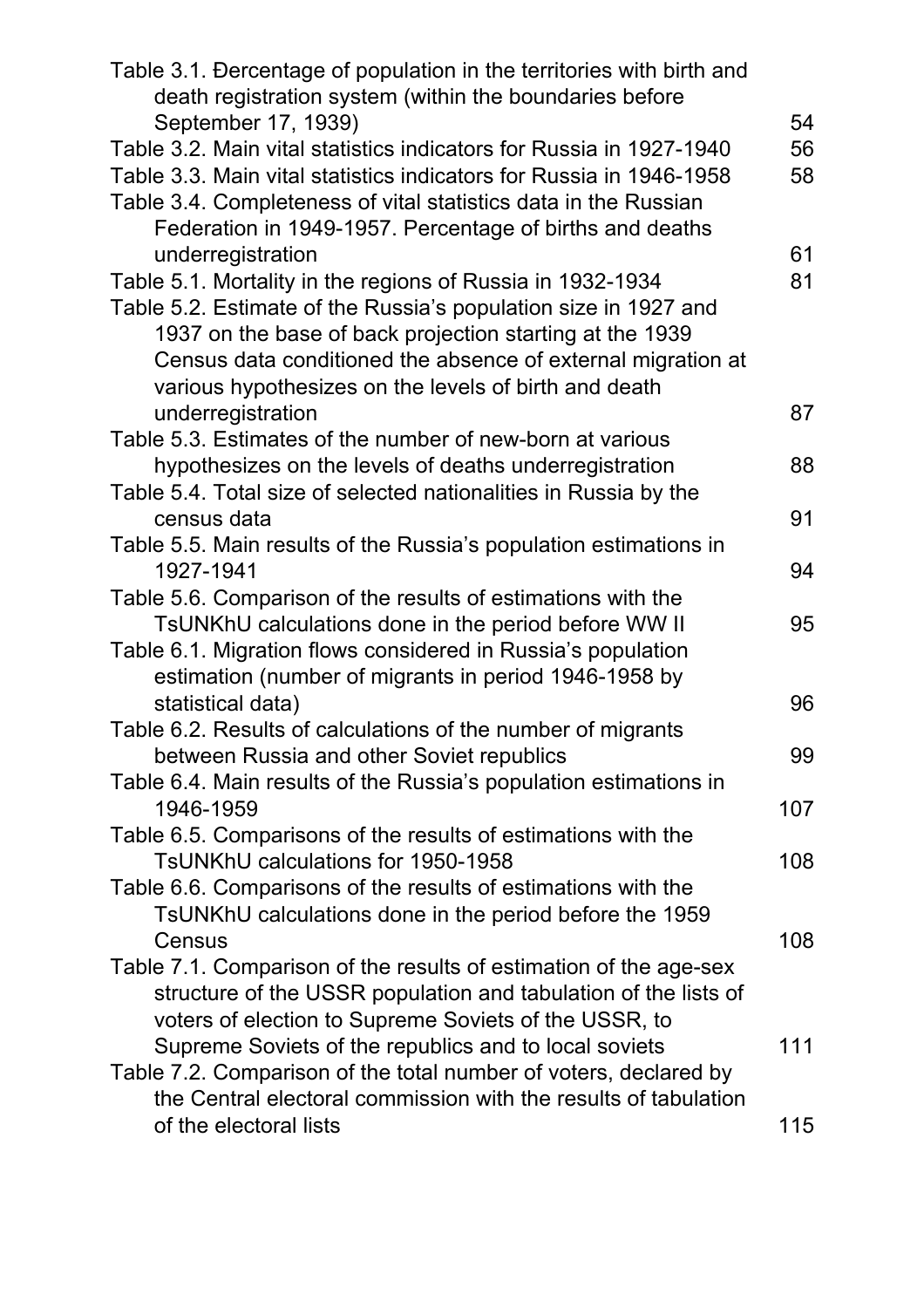| Table 7.3. Comparison of the results of estimation of the age-sex<br>structure of the Russian Federation population and tabulation<br>of the lists of voters of election to Supreme Soviets of the<br>USSR, to Supreme Soviets of the republics and to local |     |
|--------------------------------------------------------------------------------------------------------------------------------------------------------------------------------------------------------------------------------------------------------------|-----|
| <b>Soviets</b>                                                                                                                                                                                                                                               | 119 |
| Table 7.4. Comparison of previously available and new calculated                                                                                                                                                                                             |     |
| life tables                                                                                                                                                                                                                                                  | 127 |
| Table 7.5. The size of correction of deaths underregistration at age<br>1 and older                                                                                                                                                                          | 127 |
| Table 8.1. Components of the life expectancy dynamics from 1927<br>to 1940                                                                                                                                                                                   | 135 |
| Table 8.2. Life expectancy dynamics in Russia and in the<br>developed countries                                                                                                                                                                              | 136 |
| Table 8.3. The growth abortion abundance (number of abortions<br>per 100 new-born)                                                                                                                                                                           | 138 |
| Table 8.4. Total fertility rate dynamics in Russia and in the<br>developed countries                                                                                                                                                                         | 138 |
| Table 8.5. Components of the life expectancy dynamics from 1946<br>to 1958                                                                                                                                                                                   | 141 |
| <b>List of figures</b><br>Figure 2.1. Corrections of the 1926 Census results                                                                                                                                                                                 | 26  |
| Figure 2.2. Corrections of the 1939 Census results                                                                                                                                                                                                           | 40  |
| Figure 2.1. Corrections of the 1959 Census results                                                                                                                                                                                                           | 49  |
| Figure 5.1. Expert estimation of net migration to Russia in 1927-<br>1940                                                                                                                                                                                    | 92  |
| Figure 5.2. Estimates of underregistration of the number of births<br>and deaths in 1927-1940                                                                                                                                                                | 93  |
| Figure 6.1. Migrations in "unknown direction" from / to urban area<br>of Russia in 1946-1958                                                                                                                                                                 | 100 |
| Figure 6.2. Estimates of dynamics of the "special contingents"                                                                                                                                                                                               | 102 |
| Figure 6.3. Net migration to Russia in 1946-1958                                                                                                                                                                                                             | 103 |
| Figure 6.4. Sex ratio of new-born and infant mortality in 1946-1958                                                                                                                                                                                          | 105 |
| Figure 6.5. Estimates of underregistration of births and deaths in<br>1946-1958                                                                                                                                                                              | 106 |
| Figure 7.1. The results of tabulation of the lists of voters of the<br>election to Supreme Soviet of the USSR on 10 February 1946<br>and the estimate of the age-sex structure of the USSR                                                                   |     |
| population on the same data in comparing                                                                                                                                                                                                                     | 110 |